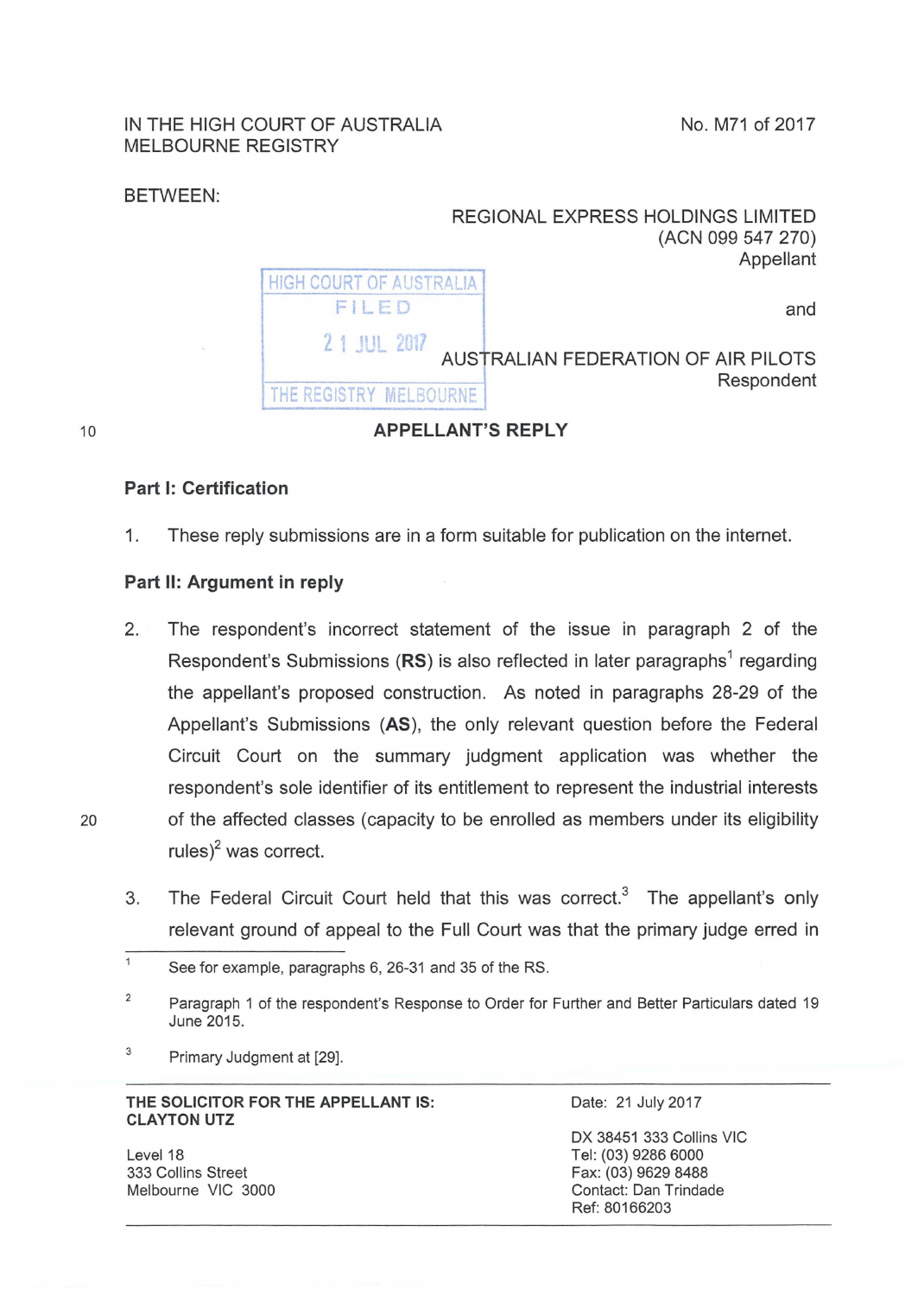reaching this conclusion.<sup>4</sup> The Full Court dismissed the appeal by concluding that the primary judge was correct to conclude that eligibility for membership conveyed the necessary entitlement.<sup>5</sup> That asserted error is now reflected in the appellant's Notice of Appeal in this Court.

- 4. Accordingly, the issue for this Court is not whether actual membership of the industrial association conveys the relevant entitlement, but rather, whether mere eligibility for membership (alone) conveys the relevant entitlement.
- 5. Paragraph 6 of the RS is somewhat misleading. The respondent's primary position was that it did not need to identify the persons because they were all 10 eligible for membership (and thereby, the respondent was so entitled with respect to all of them). $6$  The respondent's interlocutory application was stated to be made "as a fallback".<sup>7</sup>
	- 6. Paragraph 12 of the RS is the first of several occasions where the respondent takes a different turn of phrase or collection of words, and moulds or asserts its consistency of meaning with the relevant statutory language in section 540(6) of the FW Act. $8$  It is this process, repeated on several occasions (a process also adopted by the Full Court), which the appellant criticises in paragraphs 32-36 of the AS.
- 7. Further as to paragraphs 12-14 of the RS, the underpinning rationale for the 20 holdings in Burwood Cinema and Dun/op Rubber regarding the role of unions, namely the settlement and prevention of industrial disputes by means of effective, enduring awards whose purpose is to create future rights,  $9$  has no

 $\overline{4}$ Ground 2 of the Amended Notice of Appeal dated 15 August 2016.

<sup>5</sup>  Judgment at [60], [63] and [66]. See also paragraph 7 of the RS.

<sup>6</sup>  Transcript before the primary judge on 7 September 2015 at 8.6-8.13; Transcript before the primary judge on 12 November 2015 at 6.17-7.5.

<sup>7</sup>  Transcript before the primary judge on 12 November 2015 at 6.20-21.

<sup>8</sup>  "[D]id not use the phrase in terms" and "tantamount to". The crucial word upon which the appellant fixes ("entitled") is not relevantly used at all (nor is any related variant) in either Burwood Cinema or Dun/op Rubber, let alone as part of the relevant composite phrase used in section 540(6) of the FW Act.

<sup>9</sup>  And hence, the desirability of the unions acting as party principals making demands with respect to the employment of an ever-changing class of workers, who may (or may not) be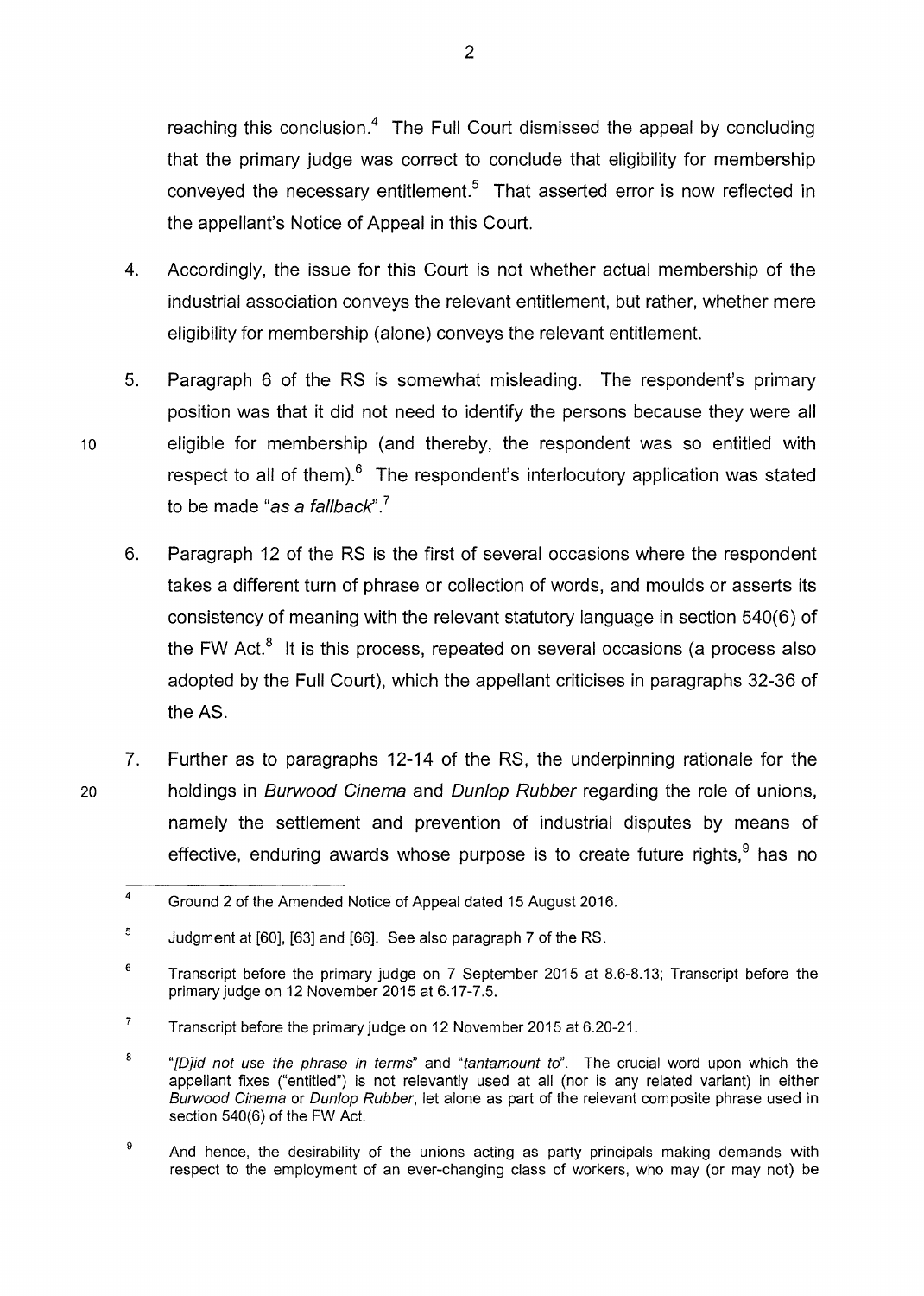connection to the fundamentally different concept of affording standing to "industrial associations" to pursue alleged contraventions of civil penalty provisions in the FW Act, based on accrued rights.

- 8. As to paragraph 14 of the RS, there is no principle that a "union stands in the place of all eligible employees", nor did Financial Clinic hold that a union "represents" (let alone is entitled to represent) non-members. This Court has said that "[a union] as a registered organisation does not 'represent' persons who are not and do not become members. They 'represent' those who are members from time to time, present and future members".<sup>10</sup> In any event, this 10 case is not about "representation" per se, but about the entitlement to represent a person's industrial interests (and its source).
	- 9. Paragraphs 15-20 of the RS reflect paragraph 12 of the RS. In this regard, the appellant refers to and reiterates the criticism of this approach in paragraph 6 above. Further, paragraph 15 of the RS reflects the assumptions and presumptions of Jessup J below (which the appellant has addressed in paragraph 54 of the AS).<sup>11</sup>
- 10. In paragraphs 15(c), 17-18 and 20 of the RS, the respondent refers to a wide range of varying provisions, in different contexts, dealing with different topics across different statutes, which themselves use different phraseology. The 20 respondent seeks to draw sustenance from numerous "variants" of the relevant phrase in historical statutes and in other judicial/administrative decisions.
	- 11. Exemplifying the respondent's departure (and that of the Full Court) from the text of section 540(6), the respondent identifies three related but different statutory phrases<sup>12</sup> and asserts a consistency of meaning among all of them

current or future members. See also paragraph 32 of the RS to the same effect.

<sup>10</sup>  R *v* Graziers' Association of New South Wales; Ex parte Australian Workers' Union [1956] HCA 31; (1956) 96 CLR 317 at 323.5 (Dixon CJ, McTiernan and Kitto JJ), cited in Financial Clinic at 361.9 (footnote 24).

<sup>11</sup>  "It may be reasonably inferred..." and "It may be presumed..."

<sup>12</sup>  Section 170AD of the IR Act: "a trade union whose rules entitle it to represent the industrial interests of employees" (a "trade union" was defined (in section 4(1)) in a similar fashion to that of "industrial association" in the FW Act, including both registered organisations and unregistered associations of employees, who may not have eligibility rules); section 616(4)(c) of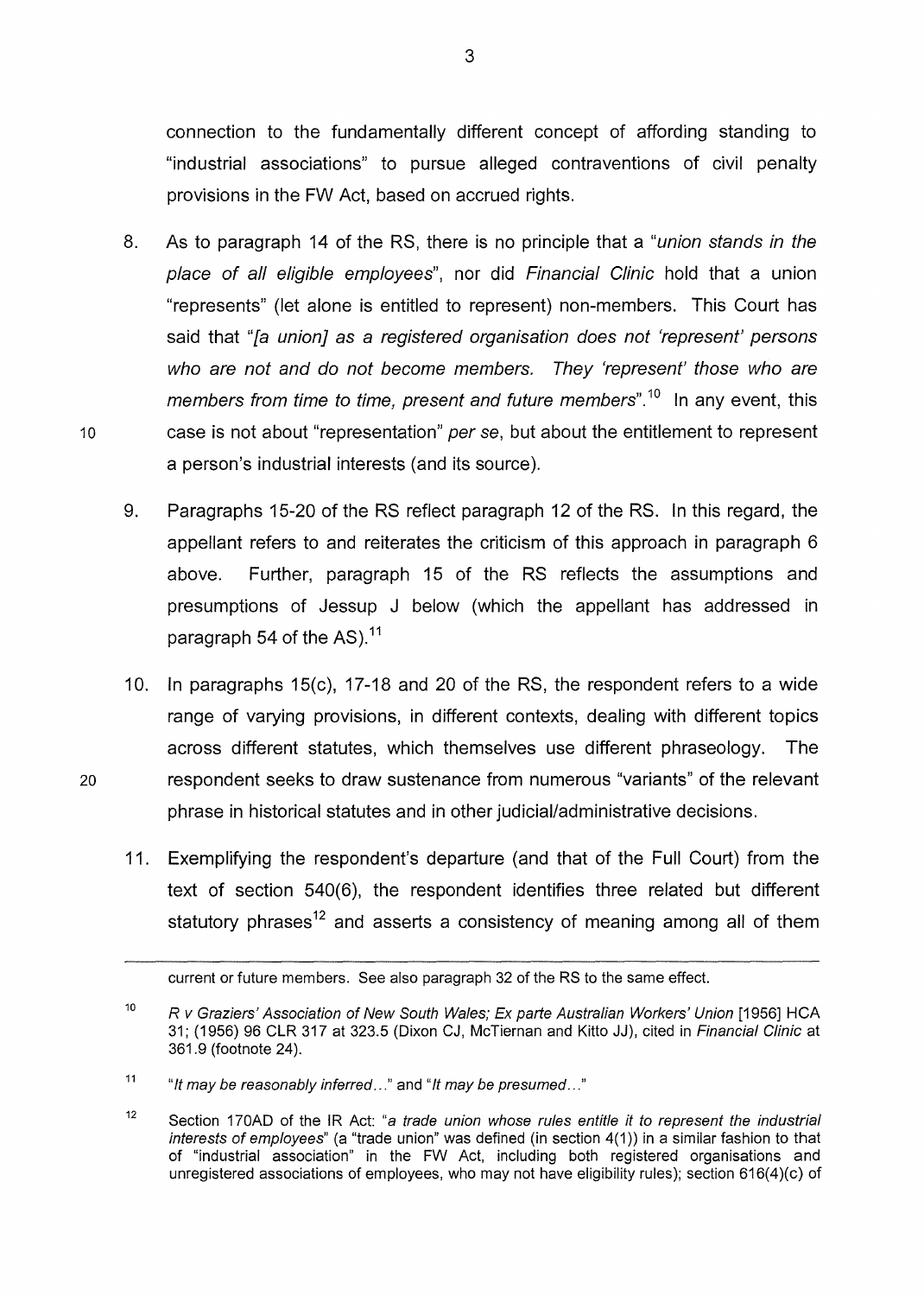(and with section 540(6) of the FW Act), which meaning itself is expressly reflected in a fourth (and fifth) statutory phrase.<sup>13</sup> A forceful persuasive case would be required to justify such a significant departure from the legislature's chosen language, and in particular, to gloss over the differences in that chosen language. Ordinarily, it would be presumed that different phrases mean different things.<sup>14</sup>

- 12. As to paragraphs 17-18 of the RS (and further to paragraph 7 above), previous legislation granting standing to unions to initiate Court process, has on the whole, required more of the union than mere eligibility for membership.<sup>15</sup>
- 10 13. Paragraphs 20 and 25 of the RS attempt, unsuccessfully, to explain why the posited source of the "entitlement" does not apply to the subject of section 540(6) itself, being "industrial associations". In each case, the respondent merely asserts that this must be so because it suits its argument.<sup>16</sup> The respondent inevitably ends up promoting a meaning of the relevant phrase as a matter of legal construction, which somehow means different things for differently constituted bodies.

the WR Act (post Work Choices): "an organisation of employees that is entitled, under its eligibility rules, to represent the industrial interests of the employee"; section 178(5A)(d) of the WR Act "an organisation that is entitled to represent the industrial interests of the member".

- 13 Footnote 16 in the AS: "eligible to become a member' or "eligible for membership".
- 14 Commissioner of Taxes (Vie) v Lennon [1921] HCA 44; (1921) 29 CLR 579 at 590.5 (Higgins J, in dissent); King v Jones [1972] HCA 44; (1972) 128 CLR 221 at 266.3 (Gibbs J). Indeed, the respondent would ask the Court to presume that the same words are used consistently in different places (footnote 83 of the RS), whilst at the same time presuming that different words are also used consistently in different places.
- 15 Written request of an employee (sections 616(4)(c) and 632(4)(c) of the WR Act (post Work Choices)), some other form of request (sections 405(3), 495(7)(b) and 605(4)(b) of the WR Act (post Work Choices)), actual membership (s.170CE(4)(b) of the WR Act) or some other form of authority or support (section 170EA(2) of the IR Act; section 170CE(3) of the WR Act; section 643(3) of the WR Act (post Work Choices): "on behalf of' connotes authority or support from the employee (R v Toohey; Ex parte Attorney-General (NT) [1980] HCA 2; (1980) 145 CLR 374 at 386 (Stephen, Mason, Murphy and Aickin JJ)).
- 16 In paragraph 20 of the RS, the respondent again (like paragraph 11 above) seeks to gloss over as insignificant, changes in statutory language by the removal of what it describes as a "qualifier". For reasons the appellant has already identified, the reference to the so-called "traditional entitlemenf' of unions is also misplaced. In any event, "An Act of Parliament does not alter the law by merely betraying an erroneous opinion of it.": Deputy Federal Commissioner of Taxes (SA) v Elder's Trustee and Executor Company Ltd [1936] HCA 64; (1936) 57 CLR 610 at 625-6 (Dixon, Evatt and McTiernan JJ); Pilbara Infrastructure Pty Ltd v Australian Competition Tribunal [2012] HCA 36; (2012) 246 CLR 379 at 435 [147] (Heydon J).